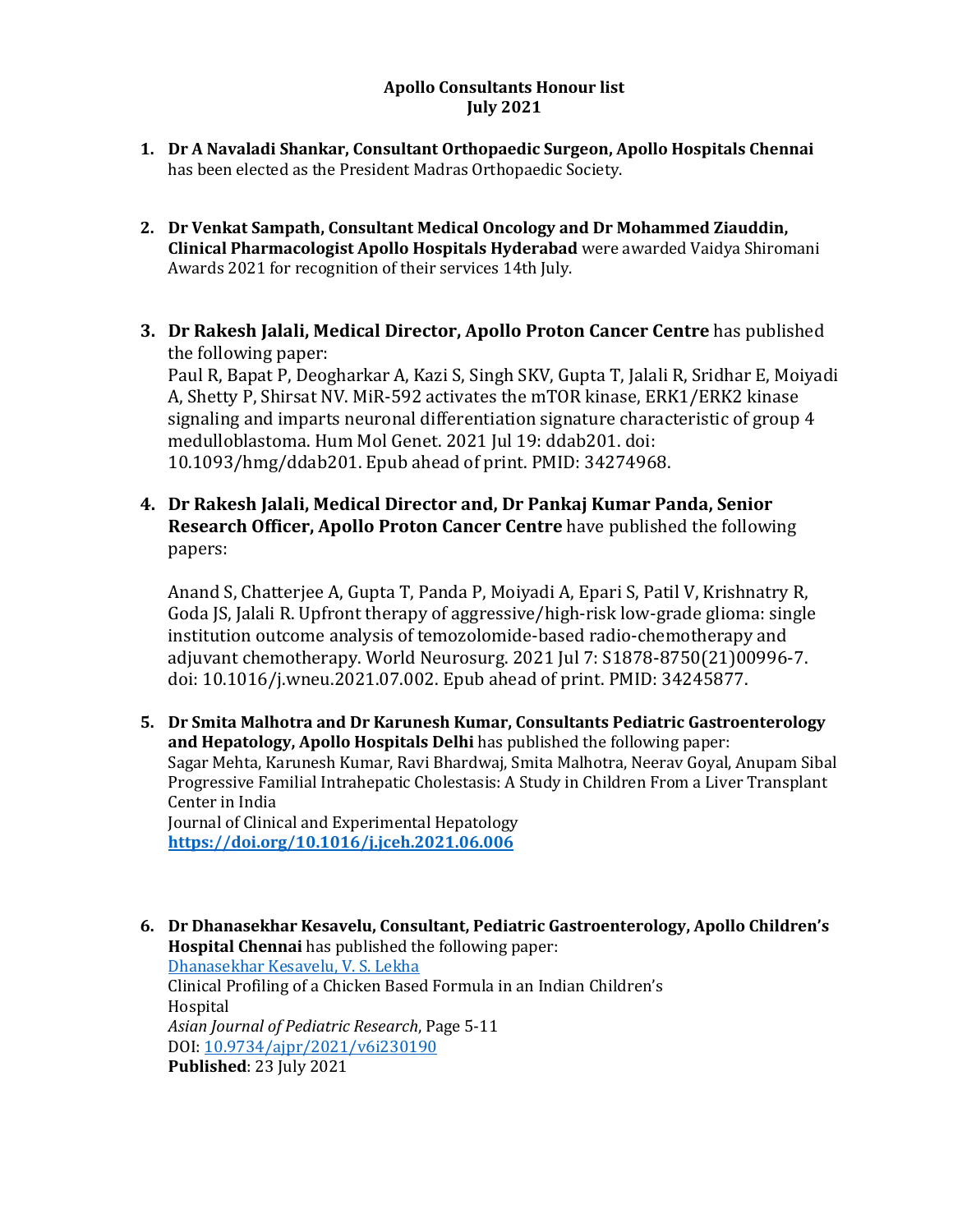### **7. Dr Mukesh Sharma, Consultant Interventional Neurologist and Dr Sucheta Mudgerikar, Consultant Neurology, Apollo Hospitals Ahmedabad** have published the following paper:

Mukesh Sharma, Sucheta Mudgerikar, Anand Alurkar, Aashka Ponda, Tharpal Maheshwary Single-Center Experience Using the STENT RETRIEVER for the Treatment of Acute Ischemic Stroke with Distal Arterial Occlusions (M2, M3, A2, and P2 segments) Journal of Vascular and Interventional Neurology, Vol. 12 No. 2, pp. 14-17, Published July, 2021

<mark>鄝篋赜珘鄭磤</mark><mark>獍饚滙媬琬巍琬</mark>凂紘凂傑郋沕沕卾凂徬沕曧厱兪厱燽沕帉凂濸卾卭郋郋卭凂砼卭矦<br>8<br>**鄝麜蹳珘鼮曒琬讟瀶媬琬靈琬**凂絯凂傑鄖沕沕卾凂稄沕螶匳兪匳燝沕帉凂漌卾卭鄖鄖卭兔砼卭矦

**8. Dr Manoj K Singh, Consultant Critical Care, Apollo Hospitals Ahmedabad** has published the following paper:

Bharat Jagiasi, Prashant Nasa, Gunjan Chanchalani, Ahsan Ahmed, Ajith Kumar AK, Kanwalpreet Sodhi, Kishore Mangal, Manoj K. Singh, Nitesh Gupta, Prasanna U. Bidkar, Ranvir S. Tyagi, Reshu G. Khanikar, Swagata Tripathy, Swapna Khanzode, Kesavarapu Subba Reddy, Saurabh Saigal, Vijay Anand Sivakumar, Yash Javeri, Seema S. Tekwani Variation in therapeutic strategies for the management of severe COVID-19 in India: A nationwide cross-sectional survey Int J Clin Pract. 2021;00:e14574. wileyonlinelibrary.com/journal/ijcp | 1 of 10 [https://doi.org/10.1111/ijcp.14574](https://apc01.safelinks.protection.outlook.com/?url=https%3A%2F%2Fdoi.org%2F10.1111%2Fijcp.14574&data=04%7C01%7Cdranil_t%40apollohospitalsdelhi.com%7C6a28a216da184067ad9408d963ccfa94%7C6a4994b0b5fa40878c728214c8b7bc21%7C0%7C0%7C637650554310288667%7CUnknown%7CTWFpbGZsb3d8eyJWIjoiMC4wLjAwMDAiLCJQIjoiV2luMzIiLCJBTiI6Ik1haWwiLCJXVCI6Mn0%3D%7C1000&sdata=C8l0a6LIErNBCM%2Fq%2Fu9wPNpmFeHBpCe9Viwcw3RuYkE%3D&reserved=0)

**9. Dr. J Devachandran, Consultant Critical Care, Apollo speciality hospital OMR** has published the following paper: Jayakumar D, Ramachandran Dnb P, Rabindrarajan Dnb E, Vijayaraghavan Md BKT,

Ramakrishnan Ab N, Venkataraman Ab R Standard Care Versus Awake Prone Position in Adult Nonintubated Patients With Acute Hypoxemic Respiratory Failure Secondary to COVID-19 Infection-A Multicenter Feasibility

Randomized Controlled Trial

Journal of Intensive Care Medicine DOI: 10.1177/08850666211014480

# **10. Dr Naveen Hedne, Consultant Surgical Oncologist, Apollo Proton Cancer Centre** has published the following paper:

James BL, Sunny SP, Heidari AE, Ramanjinappa RD, Lam T, Tran AV, Kankanala S, Sil S, Tiwari V, Patrick S, Pillai V, Shetty V, Hedne N, Shah D, Shah N, Chen ZP, Kandasarma U, Raghavan SA, Gurudath S, Nagaraj PB, Wilder-Smith P, Suresh A, Kuriakose MA. Validation of a Point-of-Care Optical Coherence Tomography Device with Machine Learning Algorithm for Detection of Oral Potentially Malignant and Malignant Lesions. Cancers (Basel). 2021 Jul 17;13(14):3583. doi: 10.3390/cancers13143583. PMID: 34298796; PMCID: PMC8304149.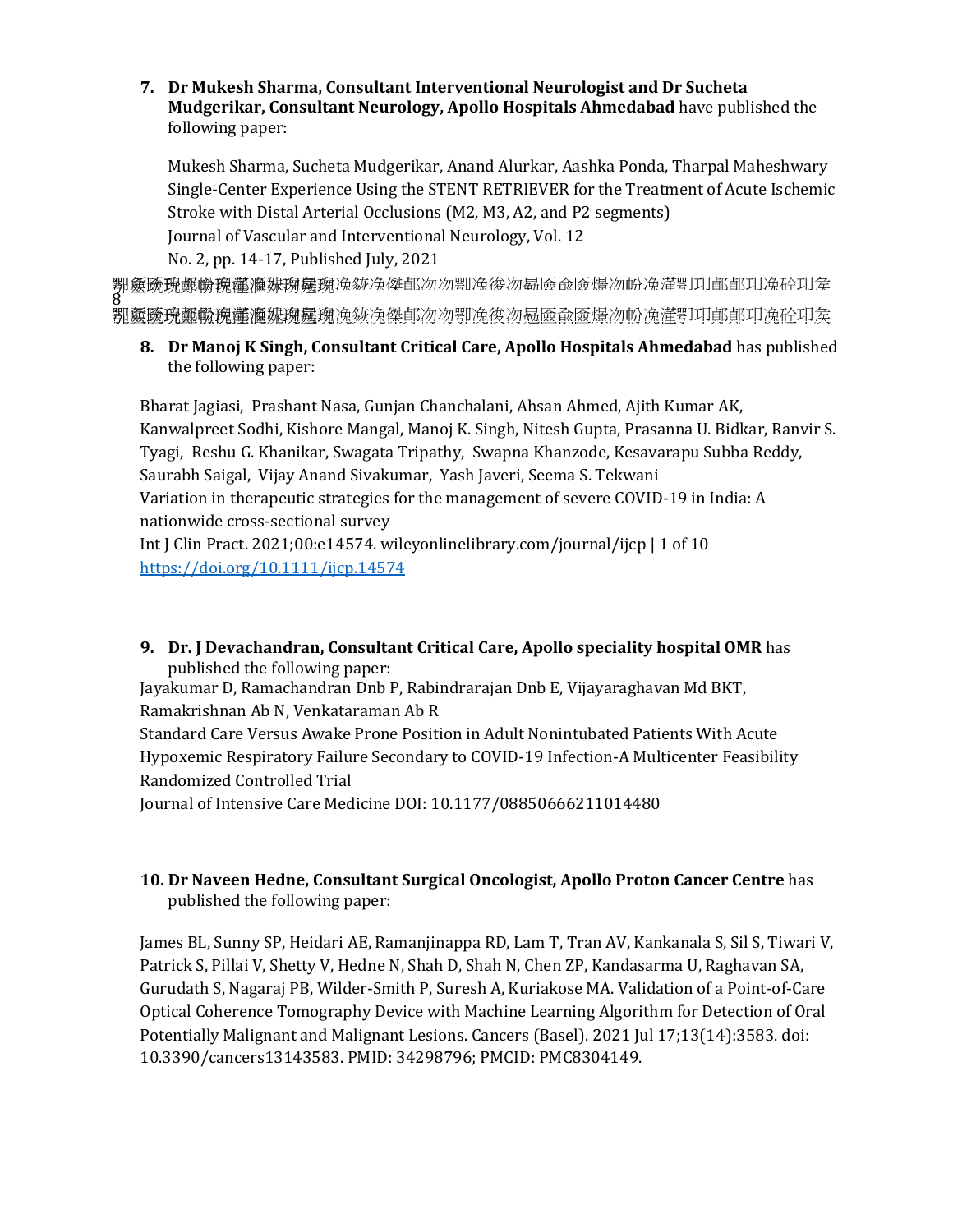#### **11. Dr. N.Ramakrishnan, Consultant Critical Care and Sleep Medicine, Apollo Hospitals**

**Chennai** has published the following chapters in the Textbook:

"Cardiovascular coupling - Relevance in critical care".

Dr. Balaji Venkatachalam, Dr. Dedeepiya Devaprasad

Critical care update 2021, Jaypee Brothers Medical Publishers (p) Ltd. New Delhi, India, July 2021

Patient self-inflicted lung injury,

Dr.Pavan Kumar Vecham, Dr. R Ebenezer

Critical care update 2021, Jaypee Brothers Medical Publishers (p) Ltd. New Delhi, India, July 2021

## **12. Dr Ramakrishnan has published the following papers**:

Dr. Bharath Kumar Tirupakuzhi Vijayaraghavan, Dr. Nagarajan, Ramakrishnan COVID-19 symptoms at hospital admission vary with age and sex: results from the ISARIC prospective multinational observational study.

ISARIC Clinical Characterisation Group, Research article, Infection, July 2021

Dr.Devachandran Jayakumar, Dr.Pavan Kumar Vecham, Dr.Bharath Kumar Tirupakuzhi Vijayaraghavan Dr.Nagarajan Ramakrishnan ISARIC Clinical Data Report Clinical Data report, BMJ Yale medRxiv, Jul 2021

Dr.Bharath Kumar Tirupakuzhi Vijayaraghavan, Dr. N.Ramakrishnan, Dr.Ajay Padmanabhan Higher vs lower doses of dexamethasone in patients with COVID-19 and severe hypoxia (COVID STEROID 2) trial: Protocol and statistical analysis plan Research article Acta Anaesthesiologica Scandinavica, July 2021

Dr Ramakrishnan conducted a meeting as a National Co-ordinator "Practical aspects of ECMO" on 8 July 2021.

- **13. Dr. Raju Vaishya, Consultant, Orthopaedics and Joint Replacement Surgeon, Apollo Hospitals Delhi has been** appointed as an International Faculty & Visiting Professor in Arthroplasty and Arthroscopy, at Chitwan Medical College, Nepal. Dr Vaishya has published the following papers:
	- 1. Vaish A, Vaishya R. Predatory Journals Alarming danger to the Society. J Clin Orthop Trauma 2021; 21:101507. doi: [10.1016/j.jcot.2021.101507](https://apc01.safelinks.protection.outlook.com/?url=https%3A%2F%2Fdoi.org%2F10.1016%2Fj.jcot.2021.101507&data=04%7C01%7Cdranil_t%40apollohospitalsdelhi.com%7C6a28a216da184067ad9408d963ccfa94%7C6a4994b0b5fa40878c728214c8b7bc21%7C0%7C0%7C637650554310288667%7CUnknown%7CTWFpbGZsb3d8eyJWIjoiMC4wLjAwMDAiLCJQIjoiV2luMzIiLCJBTiI6Ik1haWwiLCJXVCI6Mn0%3D%7C1000&sdata=DxUDp6YnWMWqnyMUcNN%2BWKEf6iLvVmRUqHW11DPhc4k%3D&reserved=0)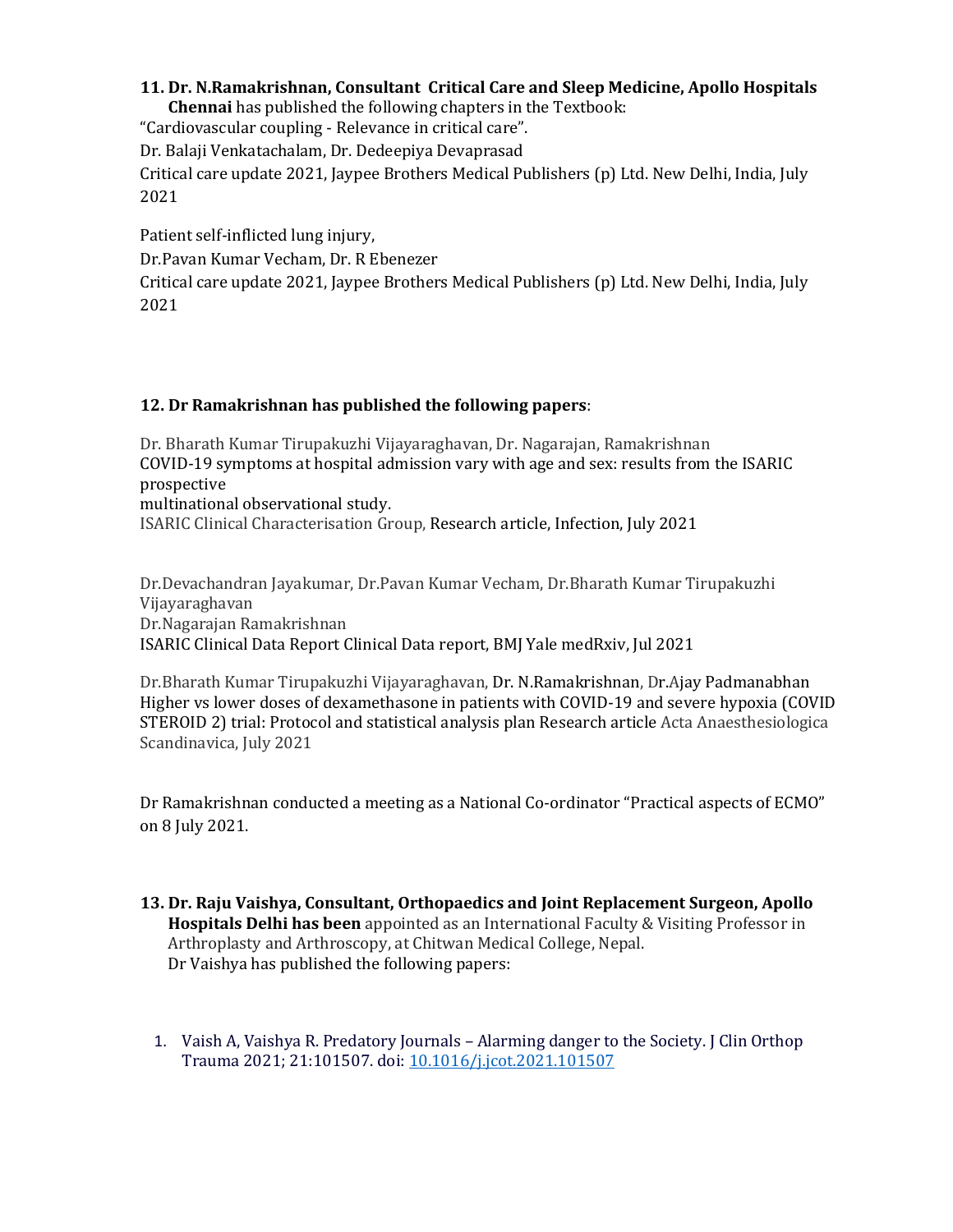- 2. Srinivas KBS, Vishwanathan K, Patralekh MK, Vaishya R. Data for Orthopaedic Surgeons. J Clin Orthop Trauma 2021; 21:101505. doi: [10.1016/j.jcot.2021.101505](https://apc01.safelinks.protection.outlook.com/?url=https%3A%2F%2Fdoi.org%2F10.1016%2Fj.jcot.2021.101505&data=04%7C01%7Cdranil_t%40apollohospitalsdelhi.com%7C6a28a216da184067ad9408d963ccfa94%7C6a4994b0b5fa40878c728214c8b7bc21%7C0%7C0%7C637650554310298618%7CUnknown%7CTWFpbGZsb3d8eyJWIjoiMC4wLjAwMDAiLCJQIjoiV2luMzIiLCJBTiI6Ik1haWwiLCJXVCI6Mn0%3D%7C1000&sdata=ZS9QmF2mWXfCQJe0uOTRLEnGPsWS30UwenE8Cw1mBYs%3D&reserved=0)
- 3. Mlcochova P, Kemp S, Dhar MS, Vaishya R et al. SARS-CoV-2 B.1.617.2 Delta variant emergence and vaccine breakthrough. Research Square. 2021; DOI: [https://doi.org/10.21203/rs.3.rs-637724/v1](https://apc01.safelinks.protection.outlook.com/?url=https%3A%2F%2Fdoi.org%2F10.21203%2Frs.3.rs-637724%2Fv1&data=04%7C01%7Cdranil_t%40apollohospitalsdelhi.com%7C6a28a216da184067ad9408d963ccfa94%7C6a4994b0b5fa40878c728214c8b7bc21%7C0%7C0%7C637650554310298618%7CUnknown%7CTWFpbGZsb3d8eyJWIjoiMC4wLjAwMDAiLCJQIjoiV2luMzIiLCJBTiI6Ik1haWwiLCJXVCI6Mn0%3D%7C1000&sdata=R5Ta7R56Ikau9HLX4krjxO%2B9IOyfiHlMZ4dQXnjYjXU%3D&reserved=0)
- 4. Iyengar KP, Jain VK, Ish P, Vaishya R. Impact of second wave of COVID-19 on health care workers in India. Apollo Med 2021; 18: S12-16.
- 5. Vaishya R, Sibal A, Arpita M, Hariprasad K. SARS-COV-2 infections after COVID-19 immunization in Health care workers– A retrospective, case cohort study. Indian J Med Res 2021; doi: 10.4103/ijmr.ijmr\_1485\_21
- 6. Iyengar KP, Singh B, Vaishya R, Jain VK, Ish P. Should COVID-19 vaccination be made Mandatory? Lung India 2021; 38(4): 379-81. 10.4103/lungindia.lungindia\_181\_21
- 7. Mlcochova P, Kemp S, Dhar MS, Vaishya R et al. SARS-CoV-2 B.1.617.2 Delta variant emergence and vaccine breakthrough. Research Square. 2021; DOI: [https://doi.org/10.21203/rs.3.rs-637724/v1](https://apc01.safelinks.protection.outlook.com/?url=https%3A%2F%2Fdoi.org%2F10.21203%2Frs.3.rs-637724%2Fv1&data=04%7C01%7Cdranil_t%40apollohospitalsdelhi.com%7C6a28a216da184067ad9408d963ccfa94%7C6a4994b0b5fa40878c728214c8b7bc21%7C0%7C0%7C637650554310308576%7CUnknown%7CTWFpbGZsb3d8eyJWIjoiMC4wLjAwMDAiLCJQIjoiV2luMzIiLCJBTiI6Ik1haWwiLCJXVCI6Mn0%3D%7C1000&sdata=oINLHJQQ%2BGuBIUBg8GQxcrk2wjxTzIwaPIq2dDSKadU%3D&reserved=0)
- 8. Vaishya R, Sibal A, Shivakumar P. Severe impact of COVID-19 pandemic on non-COVID patient care and health delivery: An observational study from a large multispecialty hospital of India. Indian J Med Sc 2021; doi:10.25259/IJMS\_211\_2021
- 9. Jena AN, Taneja S, Rana P, Goyal N, Botchu R, Vaishya R. Emerging Role of Integrated PET-MRI in Osteoarthritis. Skeletal Radiol 2021; DOI:10.1007/s00256-021-03847-z
- 10. Srinivas KBS, Vaishya R. Mechanism of injury in Ramp lesions. Am J Sports Med. 2021; DOI: 10.1177/03635465211025261
- 11. Vaishya R, Kumar S, Vaish A, Babu YSS. How good are the guidelines for the non-operative management of Knee Osteoarthritis? Arch Bone Joint Surg 2021; 9(4): 472-74. DOI: 10.22038/ABJS.2020.51112.2535
- 12. Kar S, Chawla R, Haranath SP, Ramasubban S, Ramakrishanan N, Vaishya R, Sibal A, Reddy S. Development and Validation of a multivariable prediction model using Machine Learning to predict the outcome of admitted COVID-19 patients. Scientific Reports – Nature June 2021; 11: 12801: 01-10. doi:10.1038/s41598-021-92146-7
- 13. Vaishya R. Arthroscopic surgery during the COVID-19 pandemic. J Arthroscop Surg Sports Med. 2021; 10.25259/JASSM\_23\_2021
- 14. Vaish A, Vaishya R. Infarcts around knee. Apollo Medicine